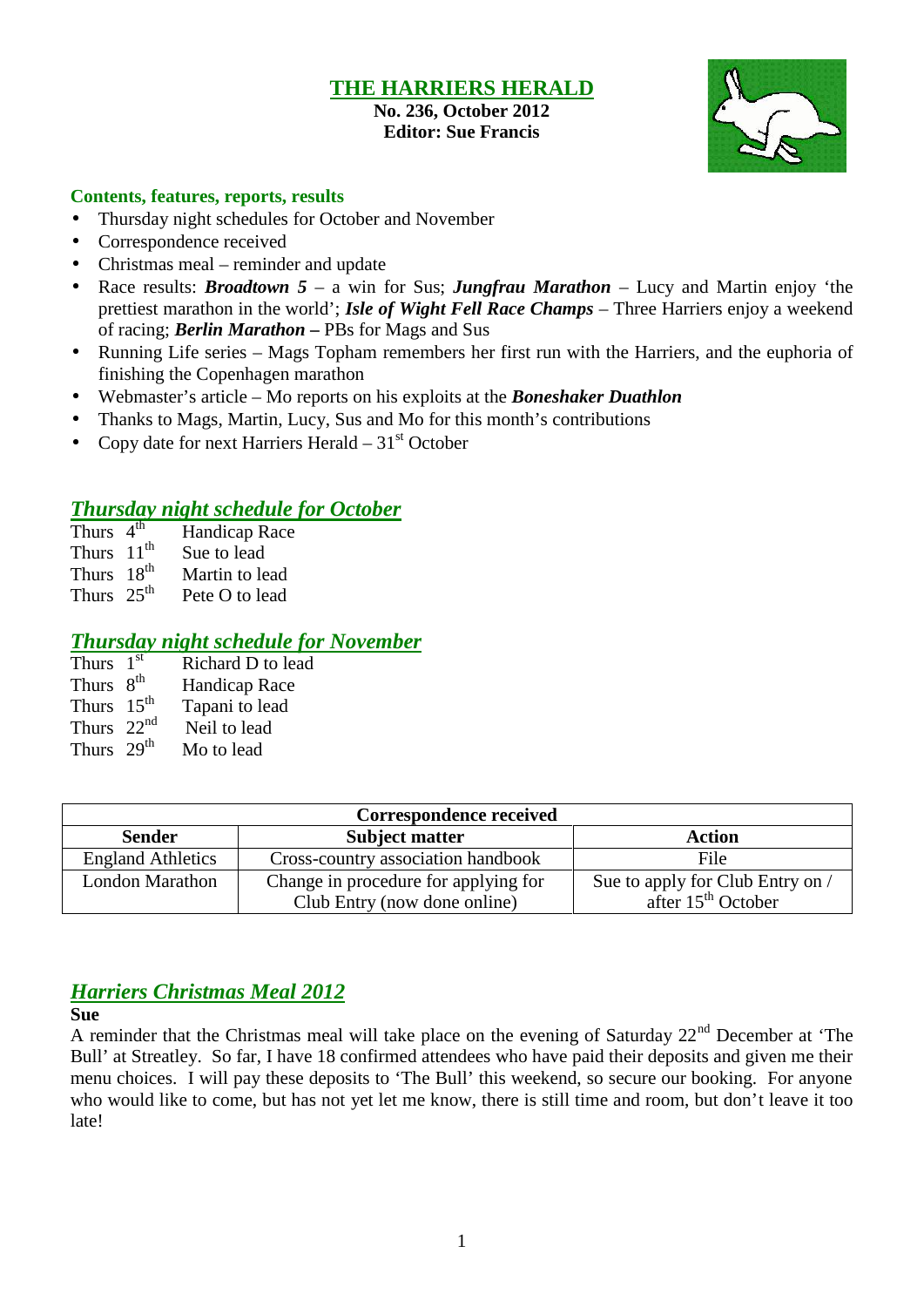## *Race Reports & Results*

## *Broad Town 5, 8 th September*

#### **Sus**

I had a problem with my back leading up to the race, so hadn't done much running lately and at the Thursday club run before the race it did not feel too good. So this race was a bit of a test to see how it was progressing. The warm-up seemed to be ok and, as soon as the gun went off, it seemed to have healed itself and I felt so good and stormed ahead on this flat/hilly route. None of the other ladies wanted to take the lead so I thought "ok I will take it" and I kept my position from the start to the finish, it shows what a bit of rest can do!

The race is well organized by Wooton Bassett Hounds RC, £8 to enter and you get a nice goody bag so value for money and, if you can't resist it, the finish also greets you with homemade cakes so definitely one to do again next year!

1 st Man, Simon Nott, Calne RC 28:28 1 st Lady, Sus 32:02 294 finished

## *In the shadow of the white spider and chalk cliffs - Jungfrau Marathon, 8th September* **Martin**

In 2011 Lucy was the happy recipient of an email from Alan Joslin announcing that we were the first male and female TRA members to cross the line in the 20 mile Marlborough Challenge. Not only did we get a fine plate and TRA medal, we were also encouraged to take part in an overseas trail race and have our accounts published in the TRA magazine. How could we refuse?

Our events of choice were the Jungfrau Marathon (http://www.jungfrau-marathon.ch/en/marathon-119.html) and the Isle of Wight fell running weekend (http://www.rydeharriers.co.uk/) but more about that later.

For those who don't know, the Jungfrau marathon is a well established event centred on the Swiss town of Interlaken and likes to boast that it is the prettiest marathon in the world. This year happened to be the  $20<sup>th</sup>$ running and was being commemorated with a race on both the Saturday (50+ men and ladies) and the Sunday (<50 men). To top it all, the race was hosting the world long distance mountain running championships which attracted racing snakes from all over the globe. In a normal year the race has a strong international following with folks from 50+ nations competing last year. The appeal is justified: if you want to have a running weekend abroad with friends and family, the Jungfrau should receive some careful thought.

The race format is very simple. Do a lap of Interlaken and then traipse off into the hinterland eventually making your way to the Lauterbrunnen valley. In all a pretty flat, be it very attractive 26Km section. You then take the scenic route to Kleine Scheidegg, via Wengen. This last 16Km climbs approx. 1450m but the views are truly stunning if you take the time to look. One of the great things about having a race on a Saturday and Sunday was that Lucy and I could grockle around on the Sunday, cheering on the young lads and soaking up the atmosphere knowing we had done our bit the previous day. The Swiss love their mountain races and the support they offer is tremendous from start to finish.

So how did the weekend go? To be honest it went like clockwork from start to finish. We flew from Heathrow to Basle on the Thursday morning and caught a train to Interlaken – what could be simpler. Once on the train we were treated to chocolate box countryside views as soon as we left Basle. The Stella Hotel, where we were staying, was a short walk from Interlaken Ost train station and in a very nice part of town, well away from the main thoroughfares. What is more, it was only 400m from the start line.

Having explored the town on the previous day, and picked up our number and T-shirt at first light, we decided to spend the rest of Friday reccing the route, and the best way to do this was on board the Jungfrau bahn which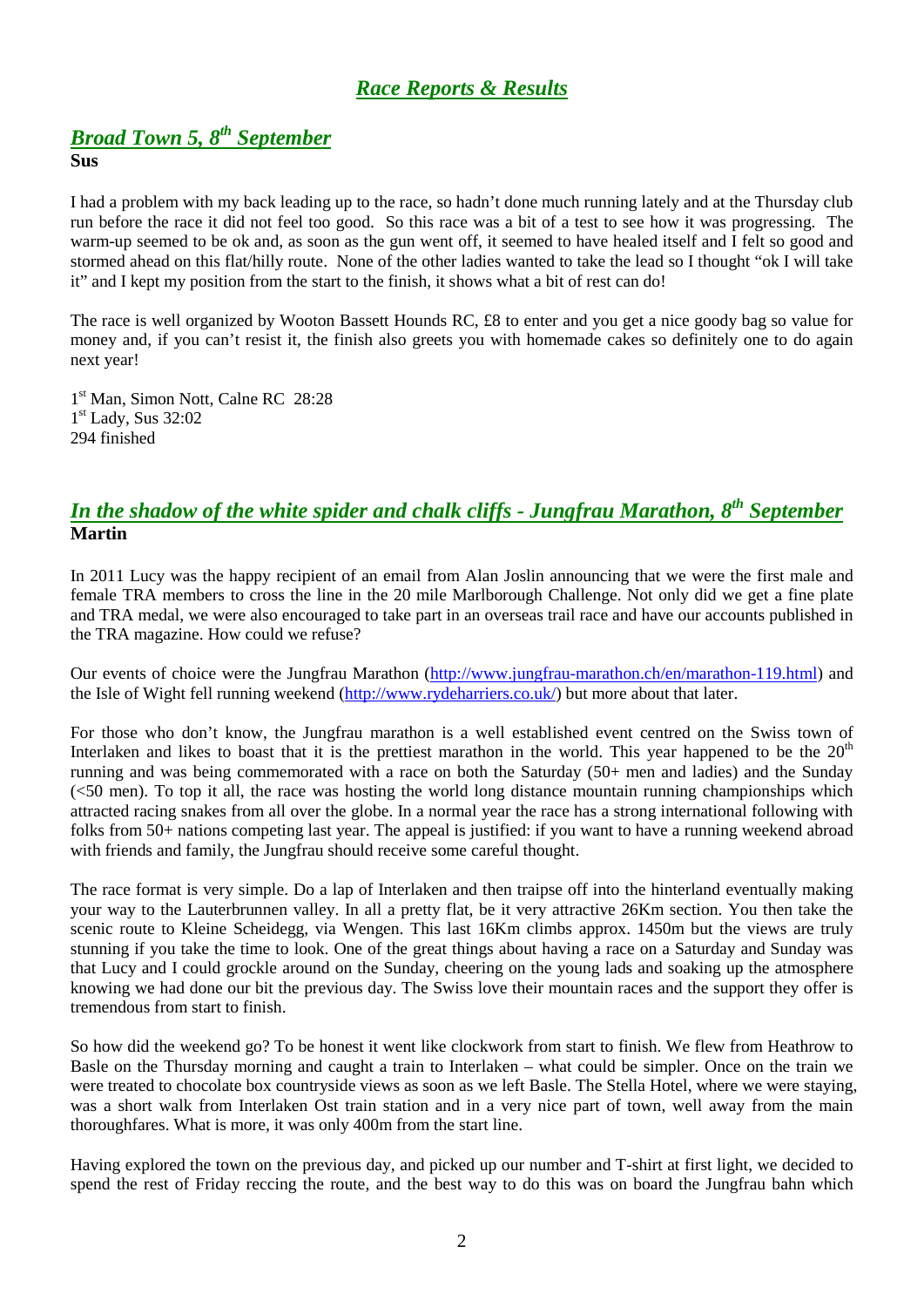follows the race from start to finish. We won't be complaining about the cost of train travel in the UK for a while. Our Swiss cousins know the value of a comfy seat with a fine view.





On the plus side the train actually stops at Kleine Scheidegg and part of the race fee includes the train fare back down the mountain to Interlaken, but it's standing room only on race day. Throughout our stay we were blessed with gin clear skies and, as you can imagine, the views from the 2000+ meters were spectacular, in all directions. The downside being the sun was quite fierce, touching 33°C on race day, and finding some shady spot to compose ourselves after the finish was a priority.

Having got off the train we wandered back up the race route to the infamous Jungfrau moraine which forms the final climb on race day. The moraine ascends to the glacier line which is rather surreal when you are being desiccated under a baking sun.





This area is overlooked by three mountains. The Jungfrau herself, which at 4158m claims to be the top of Europe, plus the Mönch and Eiger. The moraine actually offers a mixed blessing to the runners. On the one had it is one mother to climb with tired legs but, on the other hand, you know you only have 1.5km to run to the finish and blow me down if it isn't down hill. Curiously, about 0.5Km from the finish line there is a fresh water pool, complete with seats, panoramic views and a Jacuzzi option to sooth tired feet. Ideal for a post race soak, but boy is it cold.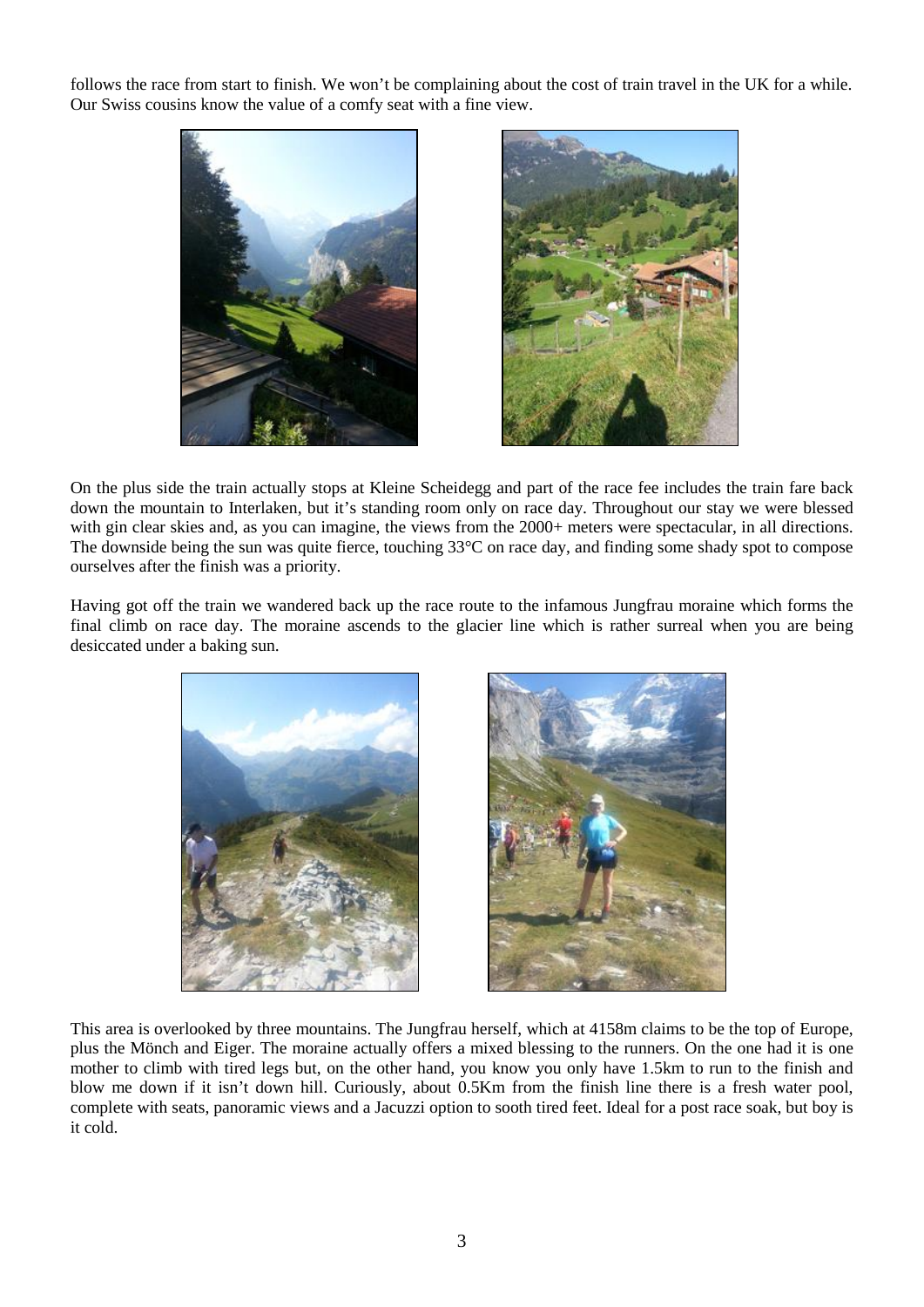

On our return to Interlaken the pre-race atmosphere was starting to build as rows of spectators cheered on athletes competing in the junior and mini-marathon races, all good clean fun. As a general rule, I am not a great fan of pasta parties but Lucy and I did venture down to this one which took place in a massive marquee decorated with more flags than you could shake a stick at. Again our Swiss cousins put on a good show and we went back to the hotel suitably fed and watered.

As you can imagine, on race day the town centre was full of folks doing their pre-race thing. Queuing for the loo was as popular as ever although the competitors were well provided for. Before the start we were treated to a display of alphorn blowing and flag waving, which was great. And after short rendition of the Swiss national anthem, we were off. The route from start to finish was lined with well-wishers, the curious, the musical and the not so musical but there was no escaping the fact that the locals were pleased to see us. An early road section soon gave way to tracks and trails which followed a river draining the Lauterbrunen valley. Once at Lauterbrunen village (half way in distance) the course loops around the valley which boasts over 70 water falls (we saw 3), vertical limestone canyonned walls used by paragliders for leaping into the unknown, and white caps in the distance; really quite stunning. Then course then turns sharp right and up you go, hands on knees up, not just tilting forwards up.

Once the climbing starts the route markers change from 1/km to one marker every 250 meters to aid locating the fallen should the need arise. Despite the inescapable effort required to get body and soul up the mountain, the going is made as pleasant as possible. When you are not in woodland the route offers vista opportunities, or takes you through some pretty villages, the largest of which was the skiing mecca of Wengen. The village folk dress up the route and line the pavements several deep, making a proper din whilst they are at it. To cap it all there were feed stations every 2 or 3km from start to finish. We really were very well catered for. One oddity we encountered were bands of musicians dressed in garish quilted costumes thrashing out rousing tunes on brass and percussion instruments. They were having as much fun as anyone on route.

As the route pushed on through Wengeralp and Wixi the topography changed from wooded hillside to alpine meadow, complete with cows and cow bells. The only thing missing was Julie Andrews and the von Trapp family. From Wixi the route follows a narrow twisty path all way to the moraine and it is pretty much single file if you are running en-masse. At 39 km you come level with the finish line which you can see to the left but there is no let up. However, we were treated to another fine display of alphorn blowing. At this point, even though your ears are tired, the mellow notes from these fine instruments tingle the little grey cells all the same.

Now here's a funny thing. Although the Europeans do like their uphill races they can't run downhill for toffee, but Lucy and I can. From the top of the moraine there is wonderful 1.5km of down hill and did we enjoy flying down there all the way to the finish? A jovial vintner offered a glass of beer as we were ushered through the finish area to collect our commemorative holdall, pick up our bags and have a shower and brush up. All under the watchful gaze of the white spider on the north face of the Eiger.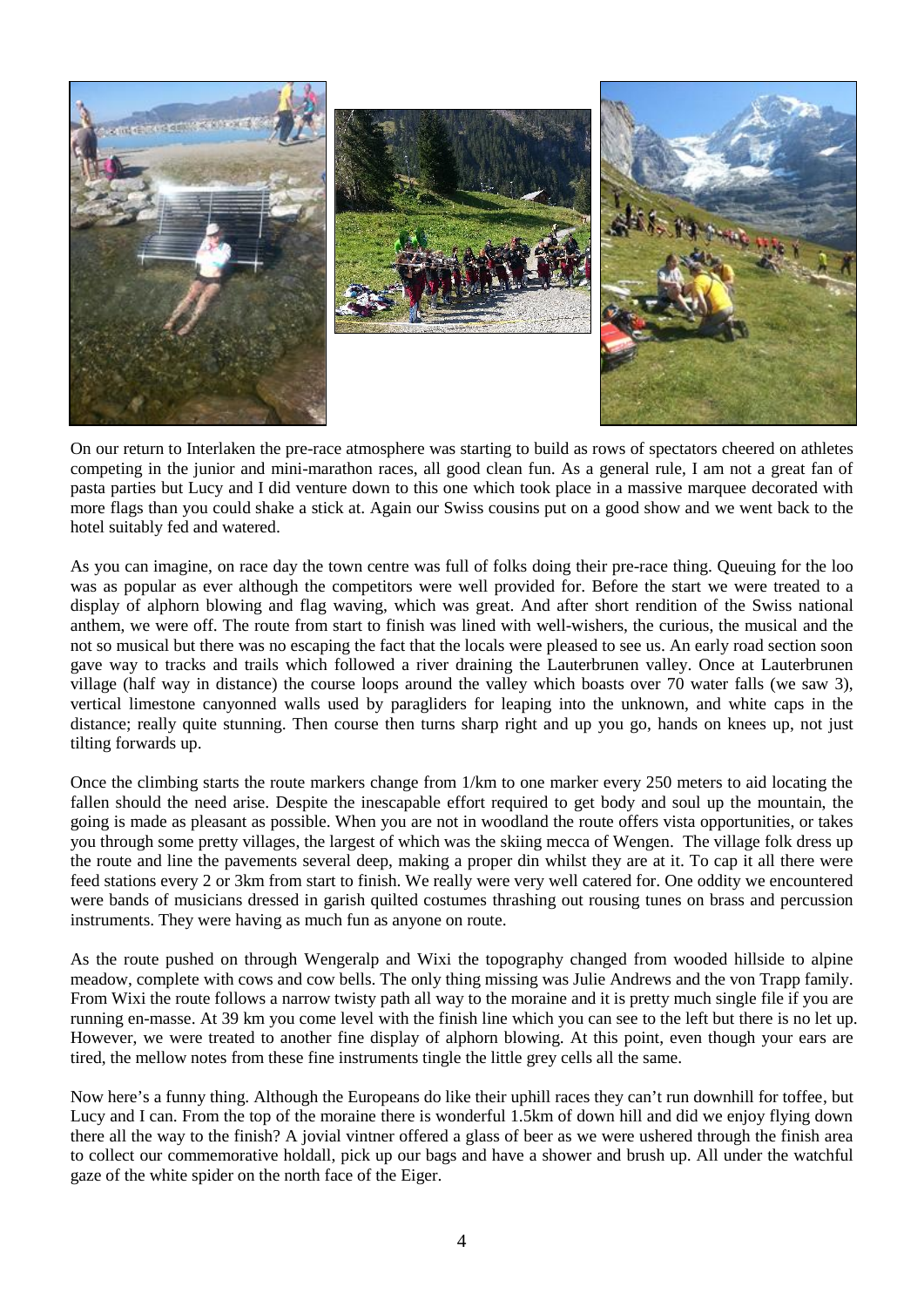



Spot the white spider

So what did we make of it all? In short, full marks all round and to be recommended to anyone with an adventurous spirit. And yes, you can do it in road shoes. Results:

#### **Saturday 8th September**

Winner (lady) - Stevie Kremer (3:22:42) First man - Adrian Gröbli (3:37:02) Martin - 4:21:13 Lucy - 5:11:44

**Sunday 9th September**

Winner Markus Hohenwarter - 2:59:42

The 2013 event will be held on the  $14<sup>th</sup>$  September 2013 if you want to keep your diary free.

#### *'Overseas' race: The Isle of Wight South Eastern Fell Running Champs, 15/16 September* **Lucy**

The Isle of Wight fell running weekend consists of two races on the Saturday and one on Sunday. In fell running terms they are graded as 'A short' (3.8km/235m ascent.); 'B medium' (12km/443m ascent) and 'C long' (21km/487m ascent).

The first race starts at 11:00 am on Saturday, giving plenty of time for mainlanders to cross the Solent and pick up their number. We left Oxfordshire at 6 am and easily caught the 7:30 ferry at Portsmouth, then drove the scenic route round the island to arrive in Ventnor at 9:00. We then took the opportunity to reccy the business end of the route – up Boniface down, reached from a stepped footpath from the old railway site. The climb was pretty hard just walking, and Martin immediately decided his chesty cold would preclude him from any further activity!

A drive down to the start on the seafront demonstrated the steepness of the course. Tulse Hill is a 100-metre road down to the town centre with a 25% gradient. Another winding descent past the boarded-up Winter Gardens took us to a pay-and-display where we could contemplate the Atlantic Ocean and the nearby fishery while we drank tea. Returning to St Catherine's school car park, we met up with some of the many veteran runners who return year after year, winning or not, depending on what end of their age category they are. Many clubs send large teams of runners each year, notably Serpentine who could boast a turnout of forty, Victoria Park, London Frontrunners and Loughton AC. Yeovil Town sent the Brooks family and Compton Harriers sent three runners - but both Dick and Martin had chosen to sit the first race out. We descended into the 'nut free zone' of the school to examine the course maps for the three races and pick up a number.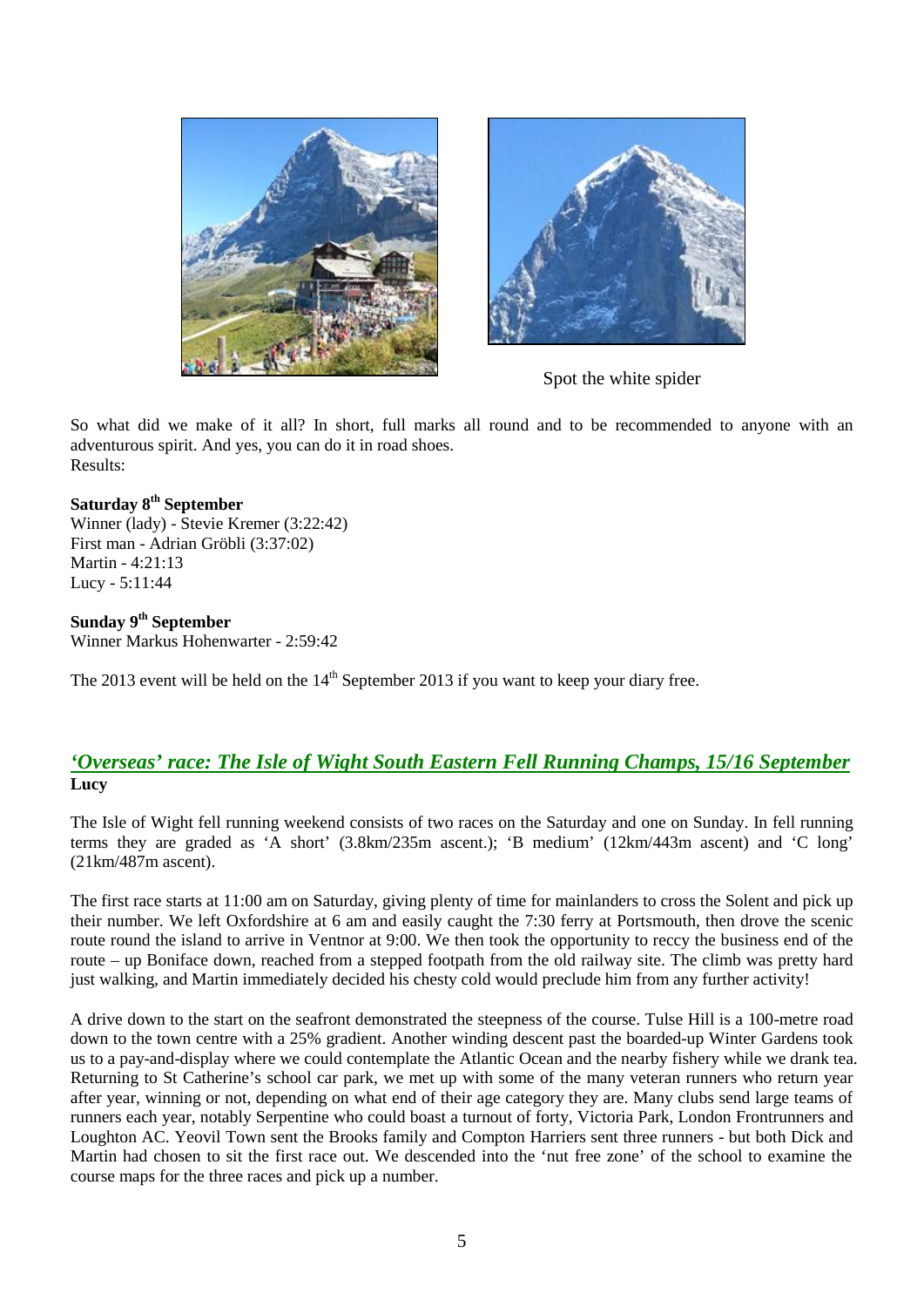It was uncomfortably warm when we assembled in the bright sun for the first race. There are plentiful toilets at the start, and cold-water showers which I used for soaking my hair. The understated start sent us trotting briskly up the steep hill on the first, 2.8 mile race. For my part of the field, the running was interrupted by a welcome wait at the footpath to Boniface down but, on emerging on the turf, I put in some running for the benefit of the cameras. A fast, hands-on-knees brought me to the first plateau from where we simply ran half-a-mile round an aerial and back the same way – a precipitous descent! From the old station there were some mainly downhill roads, but the final sprint was uphill and, despite wanting to take the first race easy, I found myself racing a lady from Loughton AC, who I beat by 2 seconds but at great cost! However I was able to lie down on the school field undisturbed while my heart rate dipped below the danger level.

In the days when the race finished at the Winter Gardens we had followed each race with a dip in the sea. Today it seemed too far away and a bit choppy, so after a sandwich from the Co-op we roasted in the sun, fretting about the afternoon's race.

The Ventnor Horseshoe starts at 3 pm – still quite warm but with a cool breeze. Dick was giving this one a go, despite a chronic knee condition. This race follows the road up to the old station, then takes a slightly less steep path to the top of the downs, but still with some narrow steps to slow down the latecomers. After the summit comes a wonderful descent down a grassy path to some woods, towards which we shot like a cork from a bottle. More downs and ups followed, notably with a field of young bovines who ran at us excitedly as we edged our way along the field! A bit of hand flapping and cursing sent them off to try again further down the line of runners, and with the added adrenaline I sprinted off. Before the steep ascent at the back of Boniface down comes a welcome interval of a couple of flat miles along a disused railway. At the end of this I begged some water from Flora Brooks who was spectating and providing refreshments for Nick and Sophie – hopefully there was still some left for Sophie! Then came a slowly ascending and narrow pathway, across some stiles and a steep pasture until some steps, this time with sturdy railings which I used to pull my ailing body up the vertical incline. Another stile, and then a friendly marshal in the middle of nowhere, urging us on and directing us across more stiles and another hill, which this time would take us to the top of the downs.

Some of the finest views can be seen from the semi-circle we now traversed, with a refreshing cross-wind helping us along. A few gates with awkward closures added interest, and eventually it was 'end of hostilities', as the aerial of the first race was reached and the familiar scuttle down Boniface fell. This time when I finished the race I noticed Pat, a rival in my age-50 class was only a minute behind; although she is far 'better for age' than myself I felt motivated to attempt the last race so I could be FV50 'champion'! Both the Brookses finished well, and Dick had a smile on his face despite the knee, so all was good for the following day.

The Compton Harriers supped at the 'Volunteer' on Reverend James and Guinness, then at the 'Buddle' in Niton on Undercliff, Doombar and Holy Joe – this last being a local beer and worth visiting the Island for alone! This was followed by meat pie, mixed grill, liver and Hong Kong stir-fry, which were all declared to be excellent!

The Wroxall round is a nominal 13 miles and proceeds along the sea-front rather than up the dreaded Tulse Hill. Even so, numbers were noticeably down at the 10:30 start, with many more supporters on the sidelines. Martin was feeling well enough to run round with me, but not race, so I was helped to a reasonable start, despite feeling groggy and being happy to underachieve on this occasion. There are many undulations even before the race proceeds inland through a housing estate. Then the gradient is constant and can be quite hard, as the path is between high hedges without any breeze. A single-track along the top gives some rest after which the urge to overtake surfaces once more, and a break-out down a grassy field and down to a farm gives plenty of opportunity to make up places. A picturesque but strenuous leg of the course took us past a shooting range, over many bumps, and eventually we caught up Dick and ran for some time as if in a club outing. At about 8 miles, at the Donkey Sanctuary came a water station, and then it was back to the familiar disused railway for a more gentle stretch. At this point I spotted Pat and despite having felt 'done for' all day I took off with Martin, and made it to the base of the horrendous steps before her! For the second time that weekend we skirted the downs, then slithered down Boniface and raced up to the school. Success – we had beaten the fells of Ventnor yet again!

This time we drove to the sea for a dip. A few hardy folk from Serpentine, Victoria park and Nailsea were swimming in the choppy grey water, so we dived in and I stood in the cool water for a few minutes so my legs would mend quicker. Then as tradition would have it, Jan bought us an ice-cream from Minghella's and Dick bought us a pint of Undercliff at the Mill House.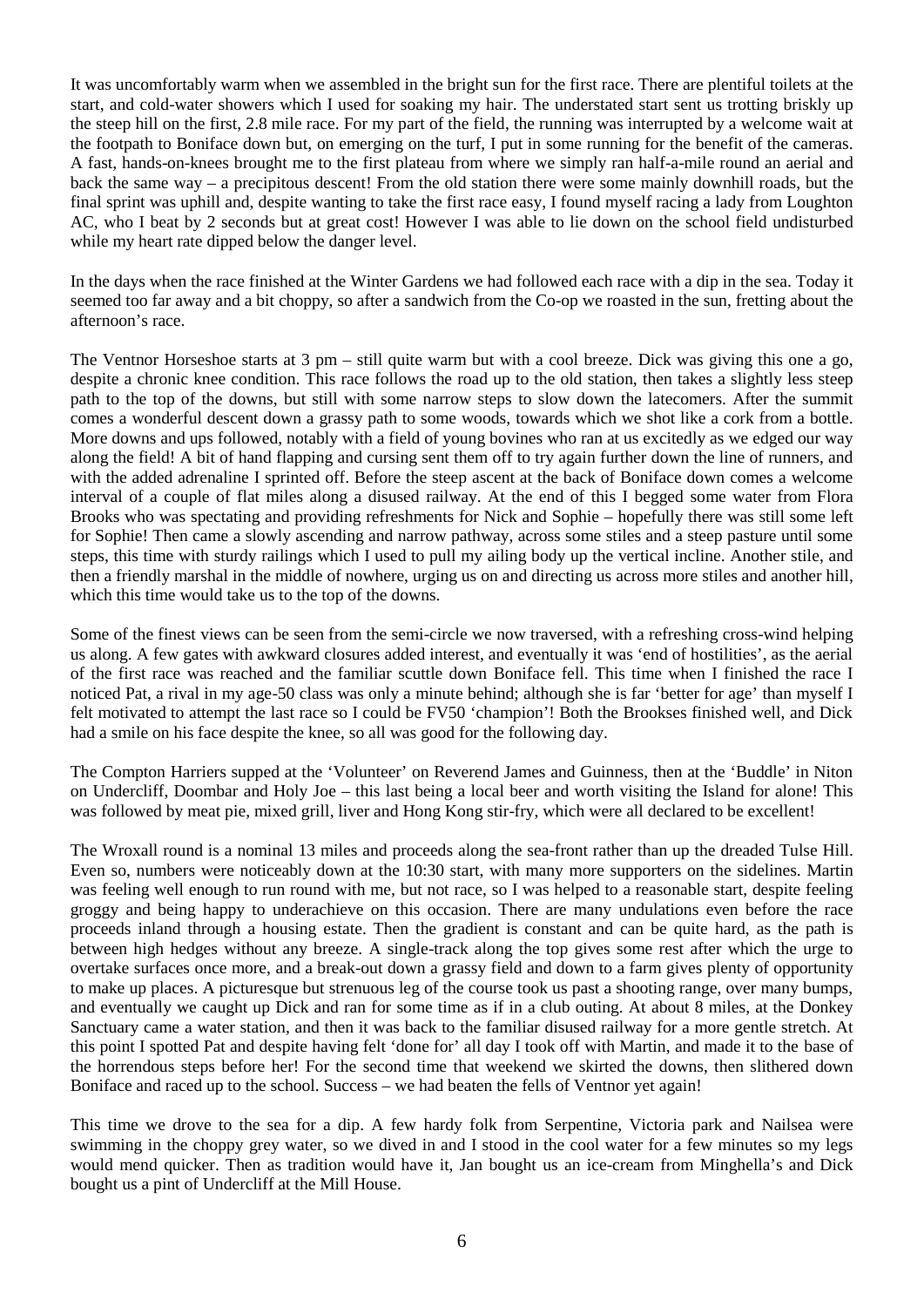Owing to the large team presence the Fell series prize-giving is well attended, with many of the 'usual suspects' picking up the same awards year after year. All were given boisterous cheers as Paul Chadwick gave out the SEAA medals, and Chris Lewis of Ryde Harriers presented the individual race winners with generous Boots vouchers, and medals to the winning teams. Age categories are well rewarded, with good representation in all except FV70. Perhaps in the years to come we will 'grow our own' FV70 South East fell running champion!

A dash round the island to Chale and the 'Wight Mouse' provided more beer and some reasonable ribs, fish pie, curry and sausages. Using the inland route we were at the Fishbourne ferry within 35 minutes and on our way back to Portsmouth and real life by 6pm on Sunday.

The IOW fell racing series has a loyal following and makes a great weekend away. As well as the generous hospitality, and fees of only £5 or £6 per race, the organisers arrange cheap ferry fares and free camping at the rugby pitch. The designation of 'fell' racing is reached but the terrain is most definitely 'trail' hence our inclusion of this report in the TRA magazine (overseas section)!

Race 1: Running for the cameras! Race 1: Up Boniface Fell







Race 2: Down Boniface Fell



# *Berlin Marathon, 30th September*

Two Harriers put in excellent performances, both recording personal best times. Mags broke 5 hours to finish in 4:55:08. Sus, very consistent over the marathon distance, ran 3:03:17, the fourth occasion that her marathon finish time has been between 3:03 and 3:04.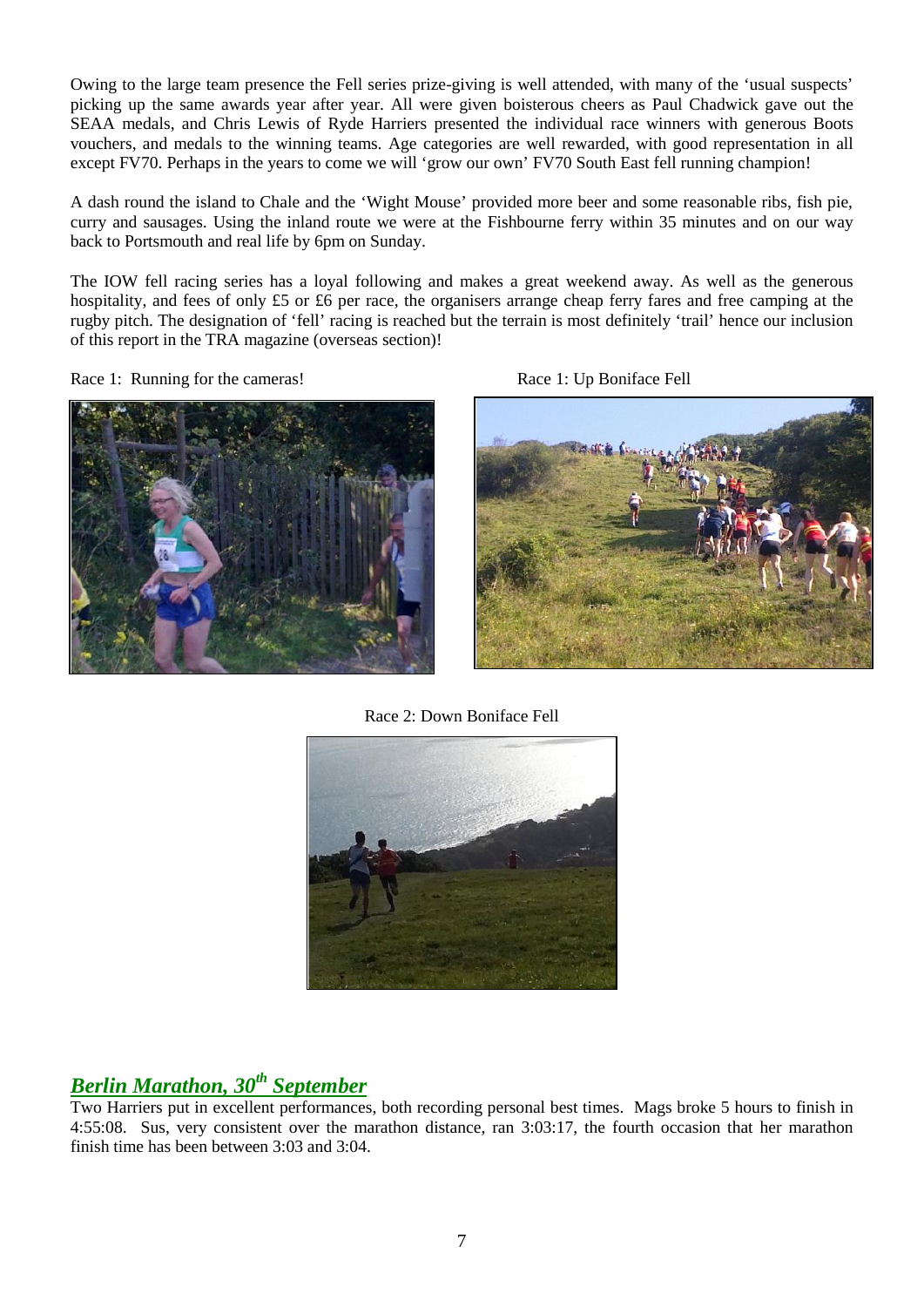#### *Running Life Series no. 16* **Mags Topham**

I'm probably one of the most unlikely members to be in a running club!

At school I hated sports and did my utmost to avoid having to participate in anything even remotely sporty. I was much more at home in a library, I was a happy bookworm!

It started at about age 5 with being clumsy and tripping over my own feet in every school sports day race I had to do. This progressed to missing every ball ever passed to me in hockey (or netball, or rounders…). I was always the one picked last with a …"Well, I suppose we have to have HER."

Needless to say even after leaving school the thought of doing sport never even crossed my mind. I did like walking and would often disappear off into the countryside, with my books, a map and a tent!

I was quite content being un-sporty until I hit my late 30's and I started getting wider even though I cut down on eating…..something drastic had to be done!

I joined a gym! I managed to keep it up, going 3 times most weeks and actually liked feeling fitter.

It was after a few years, and while half-heartedly running on the treadmill doing my 15 minute warm-up, I realized I needed something to aim for, I was bored. That's when I had a brainwave.

That evening, in late July 2010, I signed up for the Copenhagen Marathon. I have fond memories of the place, so thought it would be a good one to try. It is also very flat there!

This left me with one problem….I had never done any running beyond running for the bus and my 15 minutes on a treadmill, and I now had until May 2011 to be able to run a marathon! Next day saw me outside and puffed after 5 minutes running, when it then hit me - I had an awfully long way to go!

I kept going, doing a run/walk technique, each week slowly being able to increase the running bit, but progress was so slow. One thing that surprised me (and still does) is that for the first time I enjoyed doing something sporty! It wasn't about failing any more but was about getting better and feeling better. Also, I started to notice how pretty some parts were around here.

Searching on the internet late autumn, and looking through local running clubs sites (they all sounded so serious and competition based) I came across Compton Harriers. They sounded a much friendlier bunch. I sent off an e mail and got a reply about meeting for a run. As is the norm, I set off, got lost and didn't make it! Mo was patient and e-mailed me with more directions so the following week I actually got there…all by myself!

That first evening was a disaster. I only had road shoes and no torch and we had a very muddy off-road dark run. I almost gave up. Poor Mo stayed with me slipping and sliding away at the back and didn't complain about all my moaning (at least not to my face). I did go again though and got better. I like that you made me feel welcome and I was never left behind!

I shall forever hear Sus' voice in my head on every hill "just do the running motion." It gets me up them hills…doing the running motion, though not very quickly! Oh, and I bought a head torch and some off-road shoes!

I've had my moments, like finding my limits and have learnt that to try and push myself too much doesn't seem to work with me. While I would love to be able to be a front runner of a race (and I am in awe of you Harriers who do well racing) I found when I started to push myself too much I started to dislike running, and so have made a conscious decision to forget pushing, just enjoy it!

I almost didn't even go to the marathon after a very hot 20 mile Downland Challenge left me questioning why I was doing this! So apologies for my moans, and thanks Gillian for dragging me to the finish and convincing me I would be ok.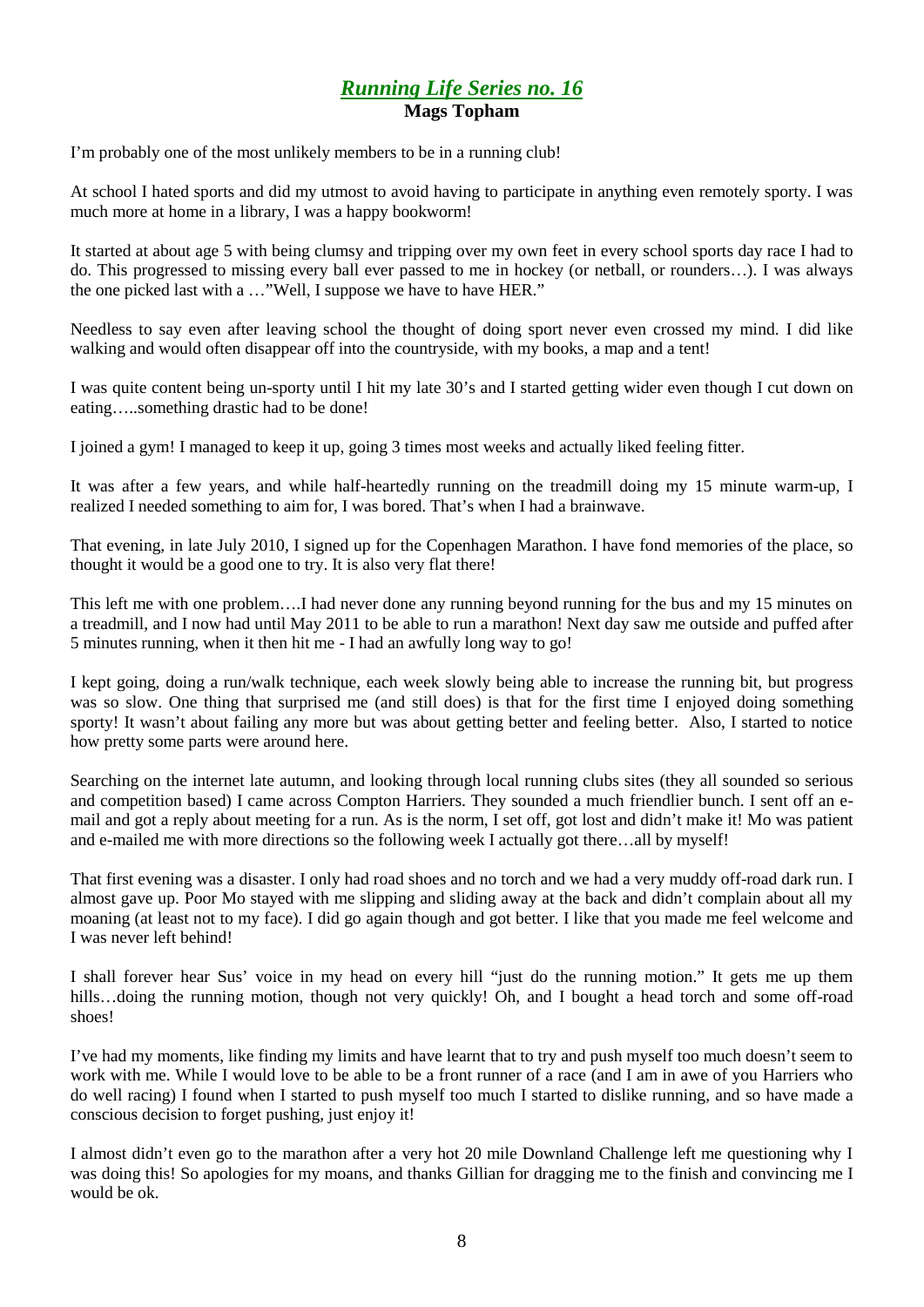The following May I felt so proud of myself when I crossed the finish line of the Copenhagen Marathon. I don't think I'll ever get that feeling of achievement again. I had done what I thought only a few months previously was impossible.

Now I can safely say that running is part of my life, and when I don't run for a few days I feel something is missing.

Finally, thank you fellow Harriers for showing me something I hope I never forget…. Running is fun and it isn't just about the winning.



*Next month: To be confirmed*